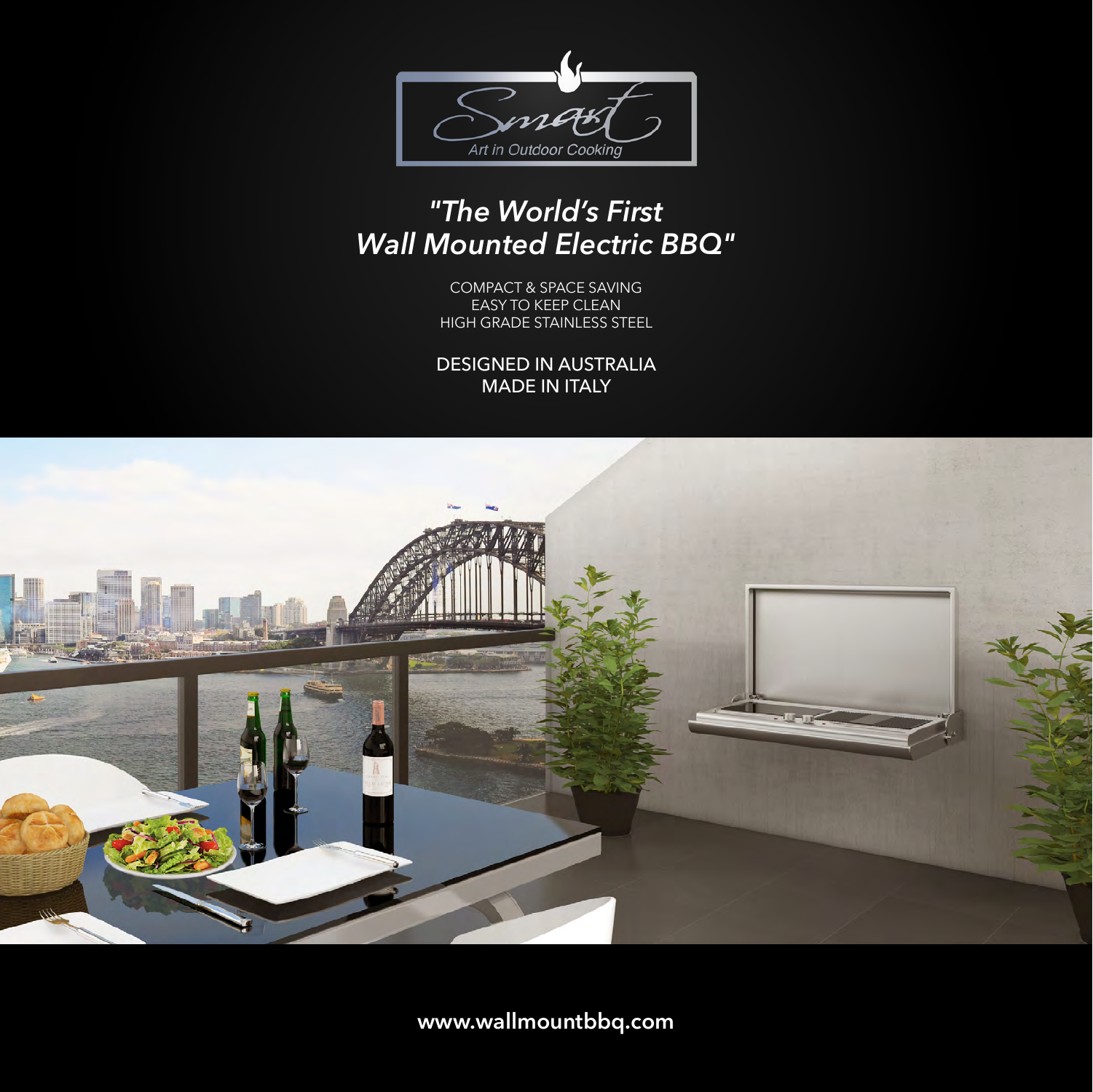# **FULLY ENCLOSED COVER**

Fully enclosed stainless steel cover protects the cooking elements from weather damage and helps to provide a streamline, modern look to suit any outdoor setting. (Optional vinyl cover available)

### **HIGH QUALITY STAINLESS STEEL**

Extremely resistant to rust, built to withstand years of usage within all climates.



## **STAINLESS STEEL CONTROL PANEL**

High quality stainless steel control panel to allow complete control over the heat of the cooking surface. An indicator light for each cooker surface allows you to know when the BBQ is too hot to touch.

ULUI-

# **DRIP SYSTEM FOR HEALTHY COOKING**

Drip system channels unwanted fats and oils to the rear of the unit and into a detachable cup. This helps to provide healthier, tasty food to enjoy time and time again.



| Product Code                              | WM700EW                             |
|-------------------------------------------|-------------------------------------|
| Warranty                                  | 2 Years*                            |
| Total Power (US Model)                    | 120V / 60Hz / 1500W - 12.5A         |
| Total Power (Australia/New Zealand Model) | 240V / 50Hz / 2400W -10A            |
| Control Panel                             | Stainless Steel                     |
| Cooktop Surface                           | Ceramic Glass                       |
| Cooktop Surface Dimensions                | $(W)$ 13.2" $\times$ (D) 11"        |
| Cooktop Surface Dimensions                | (W) 335mm x (D) 280mm               |
| Dimensions (Folded Away)                  | $(W)$ 30.5" x (D) 5.9" x (H) 20.7"  |
| Dimensions (Folded Away)                  | (W) 775mm x (D) 150mm x (H) 525mm   |
| Dimensions (Cooking Mode)                 | $(W)$ 30.5" x (D) 20.9" x (H) 20.7" |
| Dimensions (Cooking Mode)                 | (W) 775mm x (D) 530mm x (H) 525mm   |
| Country of Origin                         | Made in Italy                       |
|                                           |                                     |

# **Introducing the World's First Wall Mounted Electric BBQ**

Featuring a sleek foldaway design, the Smart Wall Mount BBQ brings outdoor cooking to any space whilst providing a high quality cooking experience. The electrically powered cooktop is perfect for use on apartment balconies where standard gas BBQ's can be unsafe, illegal and take up far too much space.

The Smart Wall Mount BBQ is designed in Australia and made in Italy, constructed out of high grade stainless steel. This combines to make it the perfect outdoor cooking solution for modern day living.







\* Warranty applies in Australia & New Zealand only